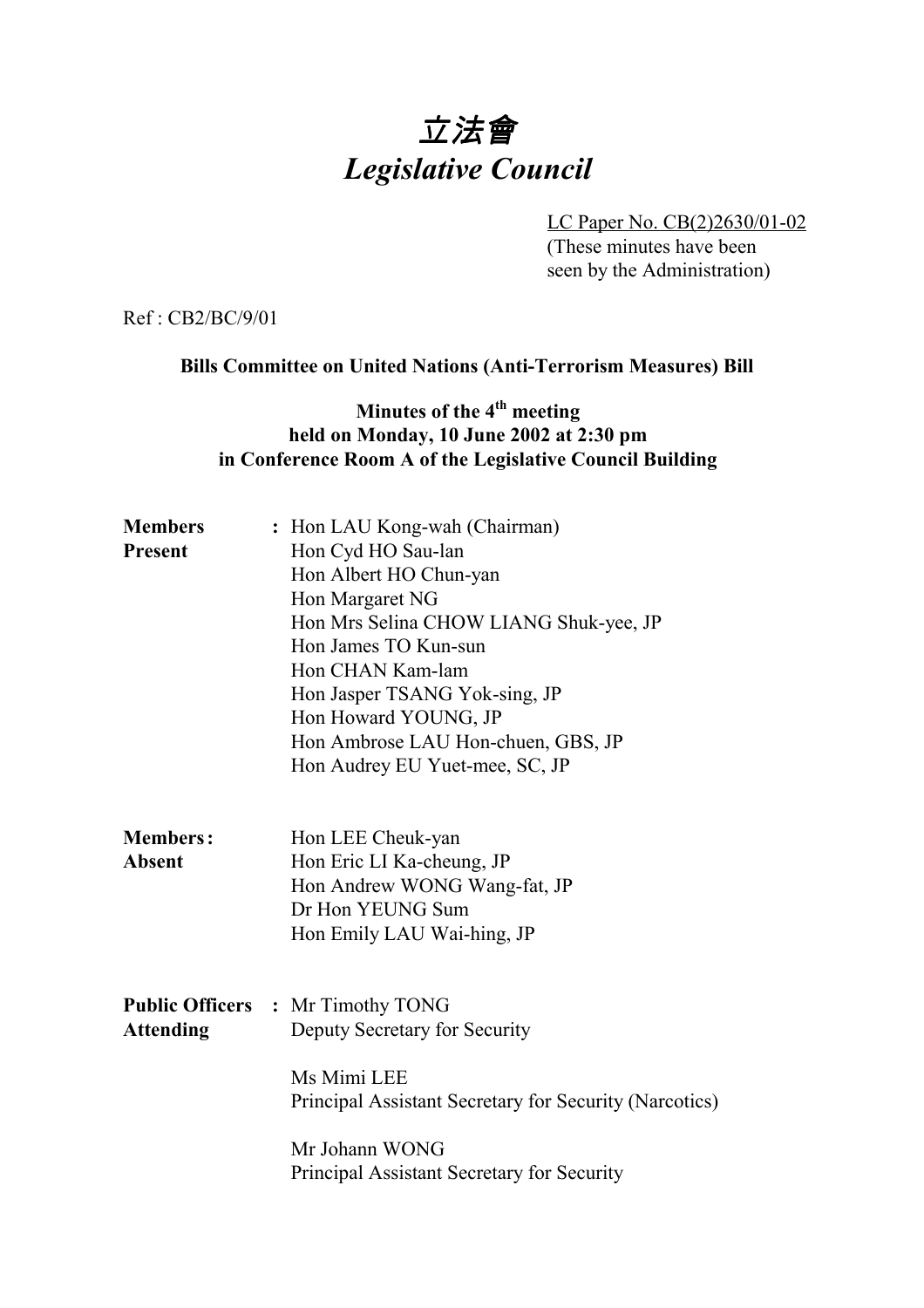|                                      | Ms Judy Maguire<br><b>Consultant (Narcotics)</b>                                                                           |
|--------------------------------------|----------------------------------------------------------------------------------------------------------------------------|
|                                      | Mrs Wendy CHOI<br><b>Assistant Secretary for Security</b>                                                                  |
|                                      | Mr Geoffrey Fox<br>Senior Assistant Law Draftsman                                                                          |
|                                      | Mr John Hunter<br>Deputy Principal Government Counsel<br><b>Treaties and Law Unit</b><br><b>International Law Division</b> |
|                                      | Mr Lawrence PENG<br>Senior Government Counsel<br>Law Drafting Division                                                     |
| <b>Clerk</b> in<br><b>Attendance</b> | : Ms Doris CHAN<br>Chief Assistant Secretary (2) 4                                                                         |
| <b>Staff</b> in<br><b>Attendance</b> | : Ms Bernice WONG<br>Assistant Legal Adviser 1                                                                             |
|                                      | Miss Mary SO<br>Senior Assistant Secretary (2) 8                                                                           |
|                                      | Ms Janet SHUM<br>Senior Assistant Secretary (2) 9                                                                          |
|                                      |                                                                                                                            |

 $- 2 -$ 

## **I. Meeting with the Administration**

The Bills Committee deliberated (Index of proceedings attached at **Annex**).

2. In light of the views expressed by members at the meeting, the Administration agreed to consider the following -

- (a) the definition of "terrorist act" in clause 2 be amended by extending the application of paragraph (b) to paragraph  $2(a)(i)(E)$  and  $(F)$ ;
- (b) the feasibility of the Chief Executive (CE) first obtaining a court order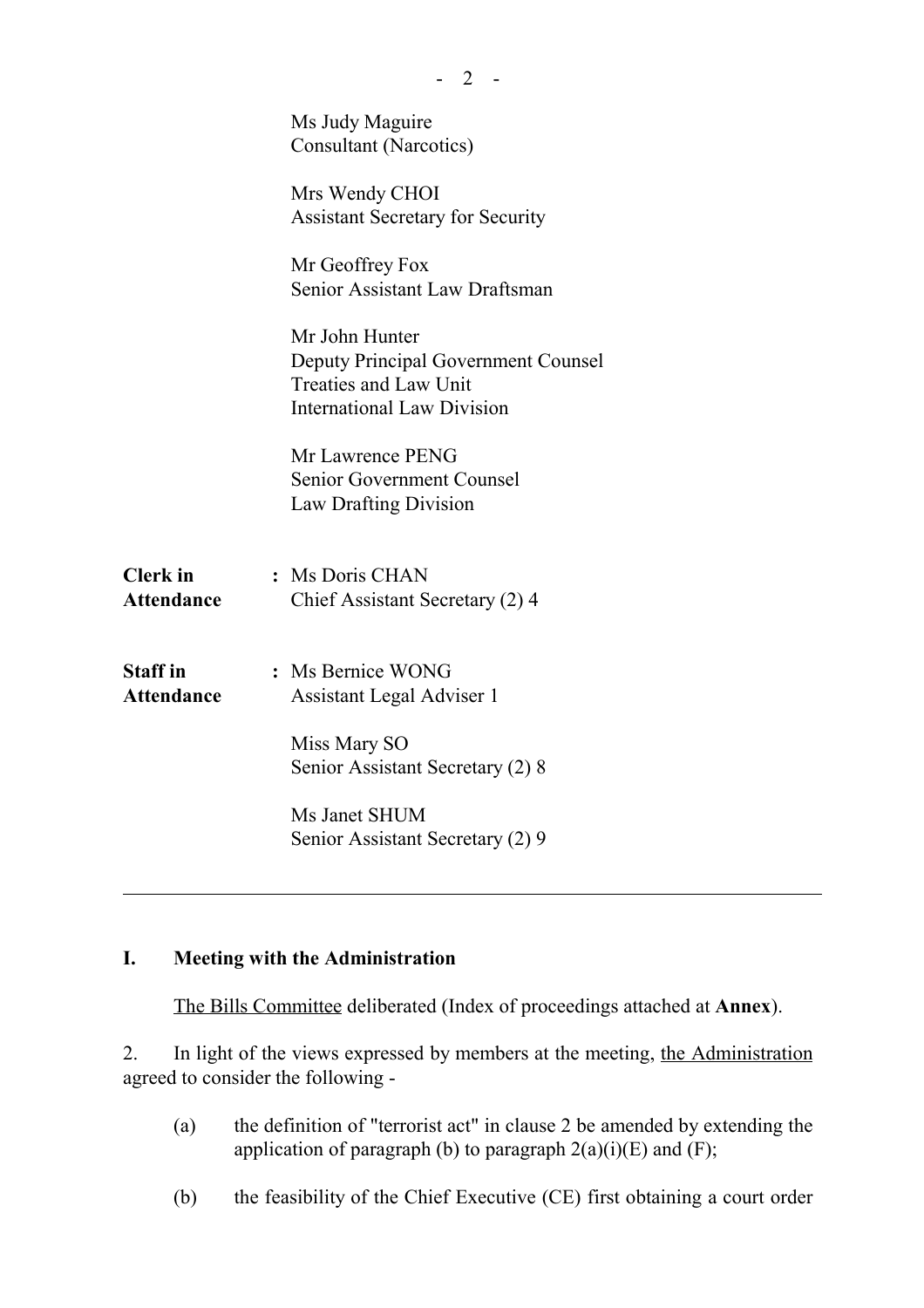before publishing by notice (the notice) in the Gazette to specify that a person or property was a terrorist, terrorist associate or terrorist property;

- (c) if paragraph 2(b) above was not feasible, the notice should cease to have effect after a specified period unless a court order was obtained. The application for a court order should contain information as to the reasons for specification such that the person being specified therein as a terrorist, terrorist associate or owning terrorist property could raise objection; and
- (d) clause 16 be amended to the effect that the provision of affidavit and other relevant support documents by the applicant was not compulsory, and that it was sufficient for the applicant to state in the affidavit that he was not a terrorist, terrorist associate or owning terrorist property.

3. At the request of the Bills Committee, the Administration undertook to provide information on the charges made against a man who sent out letters threatening to kill and referred to himself as "Usama bin Laden of Hong Kong", and the maximum penalties thereto.

### **II. Date of next meeting**

4. Members noted that the next meeting was scheduled for Thursday, 13 June 2002 at 8:30 am.

5. There being no other business, the meeting ended at 4:35 pm.

Council Business Division 2 Legislative Council Secretariat 19 July 2002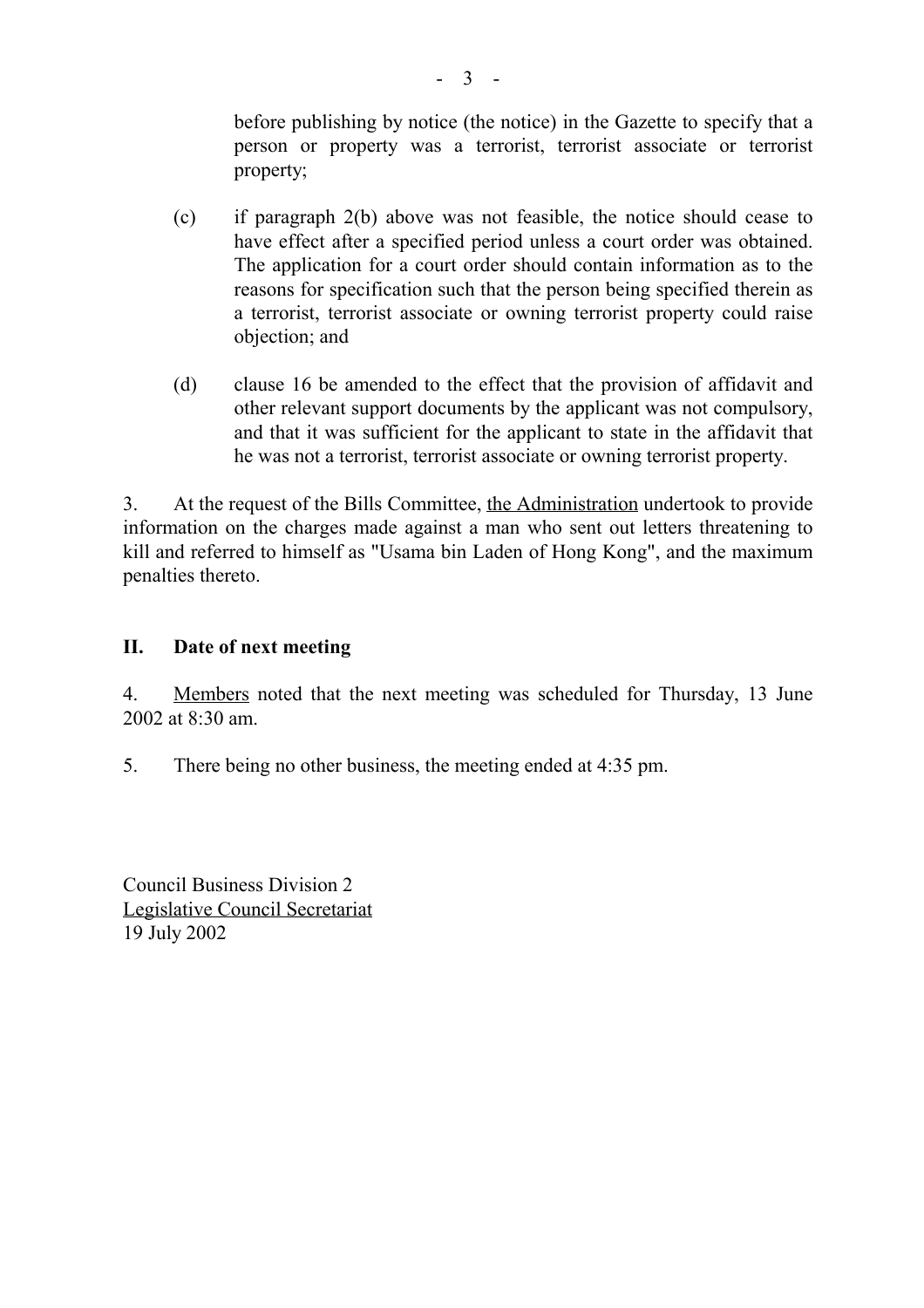#### **Bills Committee on United Nations (Anti-Terrorism Measures) Bill Meeting on Monday, 10 June 2002 at 2:30 pm in Conference Room A of the Legislative Council Building**

| <b>Time</b>          | <b>Speaker</b>   | Subject(s)                            | <b>Action</b> |
|----------------------|------------------|---------------------------------------|---------------|
| $000000 -$           | Chairman         | Way forward                           | required      |
| 000335               |                  |                                       |               |
|                      |                  | Administration's response to issues   |               |
|                      |                  | raised by the Law Society of Hong     |               |
|                      |                  | Kong (the Law Society) in its         |               |
|                      |                  | submission dated 30 April 2002        |               |
|                      |                  | (LC Paper No. CB(2)2125/01-           |               |
|                      |                  | 02(04)                                |               |
| $000335 -$           | Mr James TO      | Administration's response to issue    |               |
| 000443               |                  | by<br>raised<br>the Law<br>Society    |               |
|                      |                  | definition<br>the<br>concerning<br>of |               |
|                      |                  | "terrorist act"                       |               |
| $000443 -$           | Administration   | Ditto                                 |               |
| 000852               |                  |                                       |               |
| $000852 -$           | Mr James TO      | Ditto                                 |               |
| 001119               |                  |                                       |               |
| $001119 -$           | Administration   | Ditto                                 |               |
| 001420               |                  |                                       |               |
| $001420 -$           | Mr James TO      | Ditto                                 |               |
| 001726               |                  |                                       |               |
| $001726 -$           | Administration   | Ditto                                 |               |
| 002110               |                  |                                       |               |
| $002110 -$           | Miss Margaret NG | Ditto                                 |               |
| 002318               |                  |                                       |               |
| $002318 -$           | Administration   | Ditto                                 |               |
| 002449               |                  |                                       |               |
| $002449 -$<br>002611 | Miss Margaret NG | Ditto                                 |               |
| $002611 -$           | Administration   | Ditto                                 |               |
| 002651               |                  |                                       |               |
| $002651 -$           | Miss Margaret NG | Ditto                                 |               |
| 002806               |                  |                                       |               |
| $002806 -$           | Administration   | Ditto                                 |               |
| 002840               |                  |                                       |               |
| $002840 -$           | Chairman         | Administration's response to issue    |               |
| 002926               |                  | by<br>the Law<br>raised<br>Society    |               |
|                      |                  | concerning deliberate and wilful      |               |
|                      |                  | disseminate<br>to<br>false<br>acts    |               |
|                      |                  | information calculated to<br>cause    |               |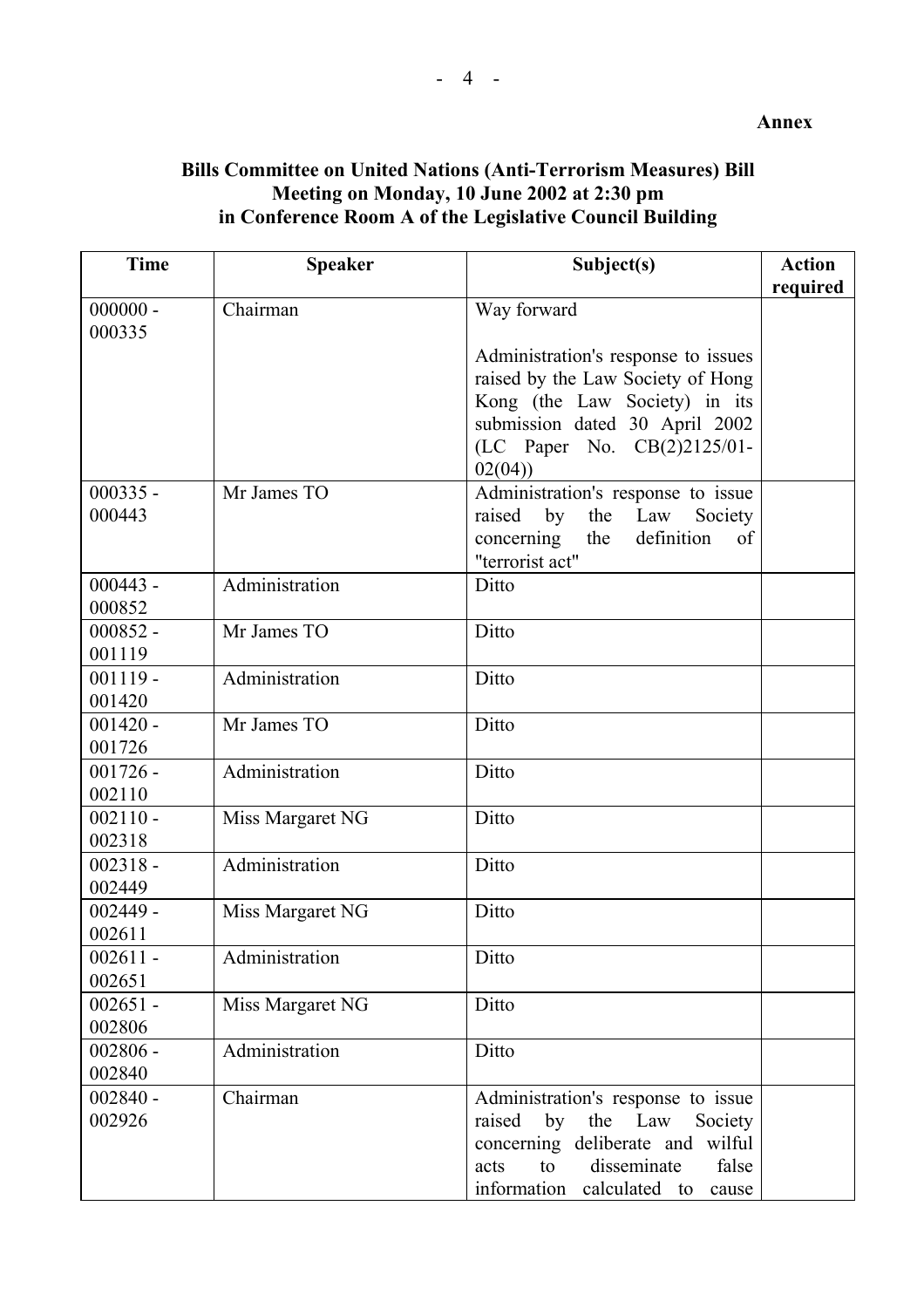|            |                | confusion under clause $10(1)$     |           |
|------------|----------------|------------------------------------|-----------|
| $002926 -$ | Ms Cyd HO      | Ditto                              |           |
| 003020     |                |                                    |           |
| $003020 -$ | Administration | Ditto                              |           |
| 003250     |                |                                    |           |
| $003250 -$ | Ms Cyd HO      | Ditto                              |           |
| 003450     |                |                                    |           |
| $003450 -$ | Administration | Ditto                              |           |
| 003548     |                |                                    |           |
| $003548 -$ | Ms Cyd HO      | Ditto                              |           |
| 003632     |                |                                    |           |
| $003632 -$ | Administration | Ditto                              |           |
| 003706     |                |                                    |           |
| $003706 -$ | Ms Audrey EU   | What were the existing laws        |           |
| 003752     |                | dealing with deliberate and wilful |           |
|            |                | disseminate<br>to<br>false<br>acts |           |
|            |                | information calculated to cause    |           |
|            |                | confusion                          |           |
| $003752 -$ | Administration | The Administration undertook to    |           |
| 003946     |                | provide information on the charges | (Admin    |
|            |                | made against a man who sent out    | to        |
|            |                | letters threatening to kill<br>and | provide a |
|            |                | referred himself as the "Usama bin | written   |
|            |                | Laden of Hong Kong", and the       | response) |
|            |                | maximum penalties thereto          |           |
| 003946 -   | Chairman       | Administration's response to issue |           |
| 004000     |                | raised<br>by<br>the Law<br>Society |           |
|            |                | 16<br>clause<br>concerning<br>on   |           |
|            |                | applications to the Court of First |           |
|            |                | Instance                           |           |
| $004000 -$ | Mr Albert HO   | Ditto                              |           |
| 004226     |                |                                    |           |
| $004226 -$ | Administration | Ditto                              |           |
| 004431     |                |                                    |           |
| $004431 -$ | Mr Albert HO   | Ditto                              |           |
| 004525     |                |                                    |           |
| $004525 -$ | Administration | Ditto                              |           |
| 004551     |                |                                    |           |
| $004551 -$ | Mr Albert HO   | Ditto                              |           |
| 004620     |                |                                    |           |
| $004620 -$ | Administration | Ditto                              |           |
| 004658     |                |                                    |           |
| $004658 -$ | Mr Albert HO   | Ditto                              |           |
| 004730     |                |                                    |           |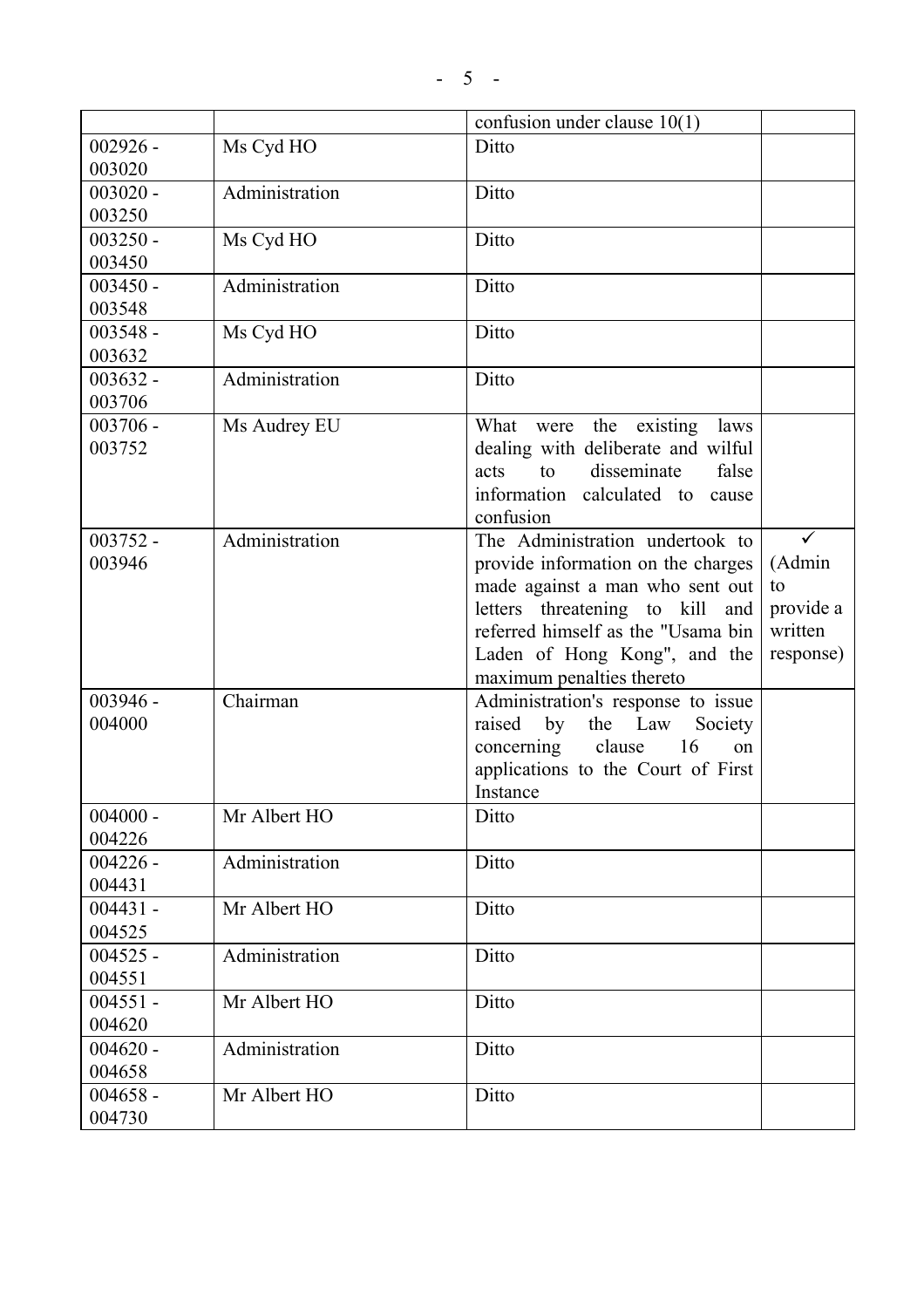| $004730 -$ | Administration    | Ditto                                         |
|------------|-------------------|-----------------------------------------------|
| 005104     |                   |                                               |
| $005104 -$ | Miss Margaret NG  | Ditto                                         |
| 005401     |                   |                                               |
| $005401 -$ | Ms Audrey EU      | Clause $16(2)$ and $(3)$                      |
| 005810     |                   |                                               |
| $005810 -$ | Administration    | Ditto                                         |
| 010302     |                   |                                               |
| $010302 -$ | Ms Audrey EU      | Ditto                                         |
| 010520     |                   |                                               |
| $010520 -$ | Administration    | Ditto                                         |
| 010638     |                   |                                               |
| $010638 -$ | Mr TSANG Yok-sing | Specification<br>of<br>persons<br>and         |
| 010917     |                   | terrorists, terrorist<br>property as          |
|            |                   | associates or terrorist property by           |
|            |                   | the Chief Executive (CE) without              |
|            |                   | first obtaining a court order                 |
| $010917 -$ | Mr James TO       | Ditto                                         |
| 011037     |                   |                                               |
| $011037 -$ | Mr Albert HO      | Ditto                                         |
| 011305     |                   |                                               |
| $011305 -$ | Mrs Selina CHOW   | Ditto                                         |
| 011617     |                   |                                               |
| $011617 -$ | Administration    | Ditto                                         |
| 012025     |                   |                                               |
| $012025 -$ | Mr Howard YOUNG   | Ditto                                         |
| 012205     |                   |                                               |
| $012205 -$ | Administration    | Ditto                                         |
| 012412     |                   |                                               |
| $012412 -$ | Ms Cyd HO         | Ditto                                         |
| 012630     |                   |                                               |
| $012630 -$ | Mr TSANG Yok-sing | Ditto                                         |
| 012719     |                   |                                               |
| $012719 -$ | Administration    | Ditto                                         |
| 013018     |                   |                                               |
| $013018 -$ | Miss Margaret NG  | Clause 16 be amended to the effect            |
| 013341     |                   | sufficient<br>that it was<br>for the          |
|            |                   | applicant to state in the affidavit           |
|            |                   | that he was not a terrorist, terrorist        |
|            |                   | owning<br>terrorist<br>associate<br><b>or</b> |
|            |                   | property                                      |